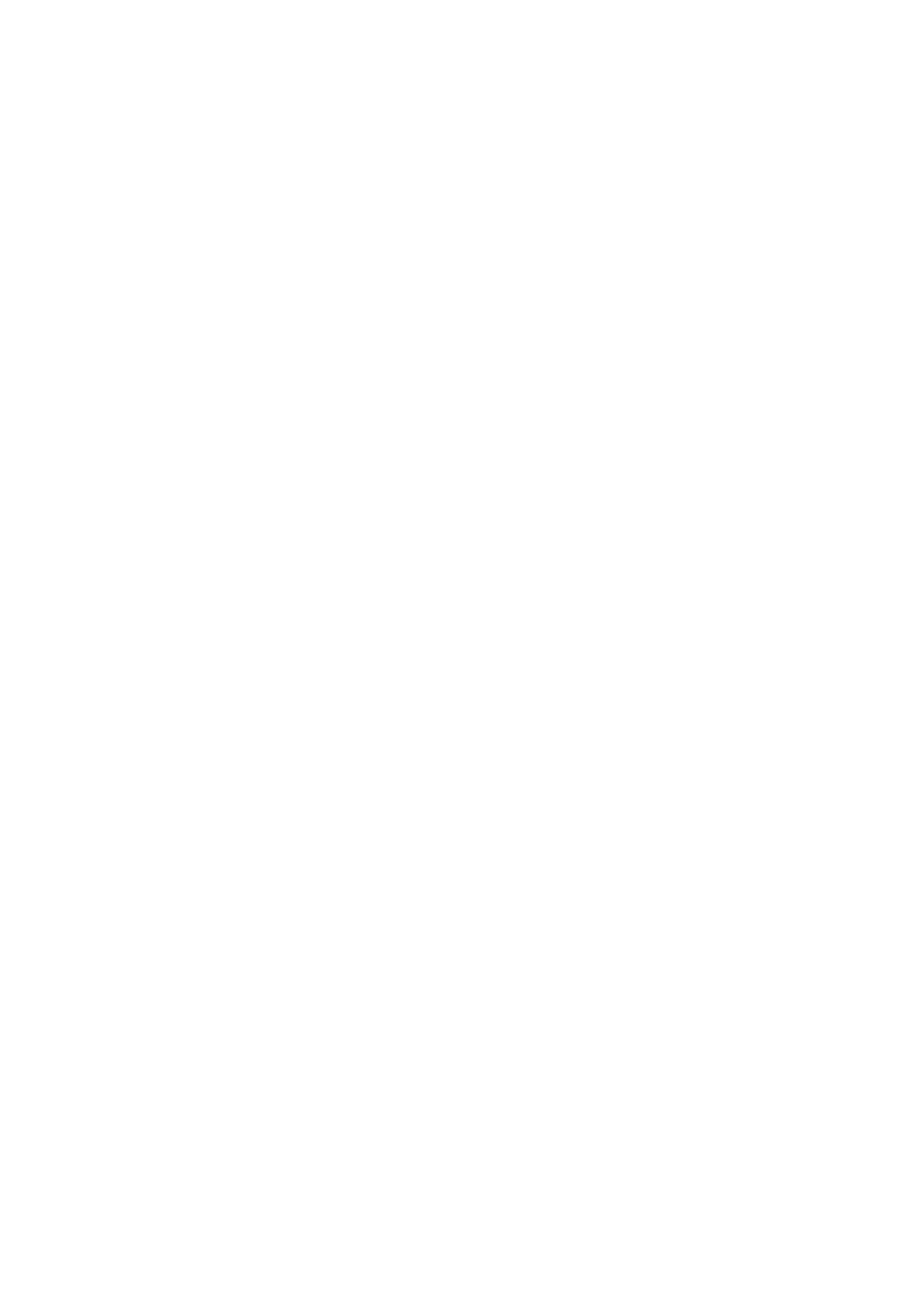# **Renfrewshire Valuation Joint Board**

**Annual Audit Plan 2019/20**

## **VAUDITSCOTLAND**

**Prepared for Renfrewshire Valuation Joint Board** February 2020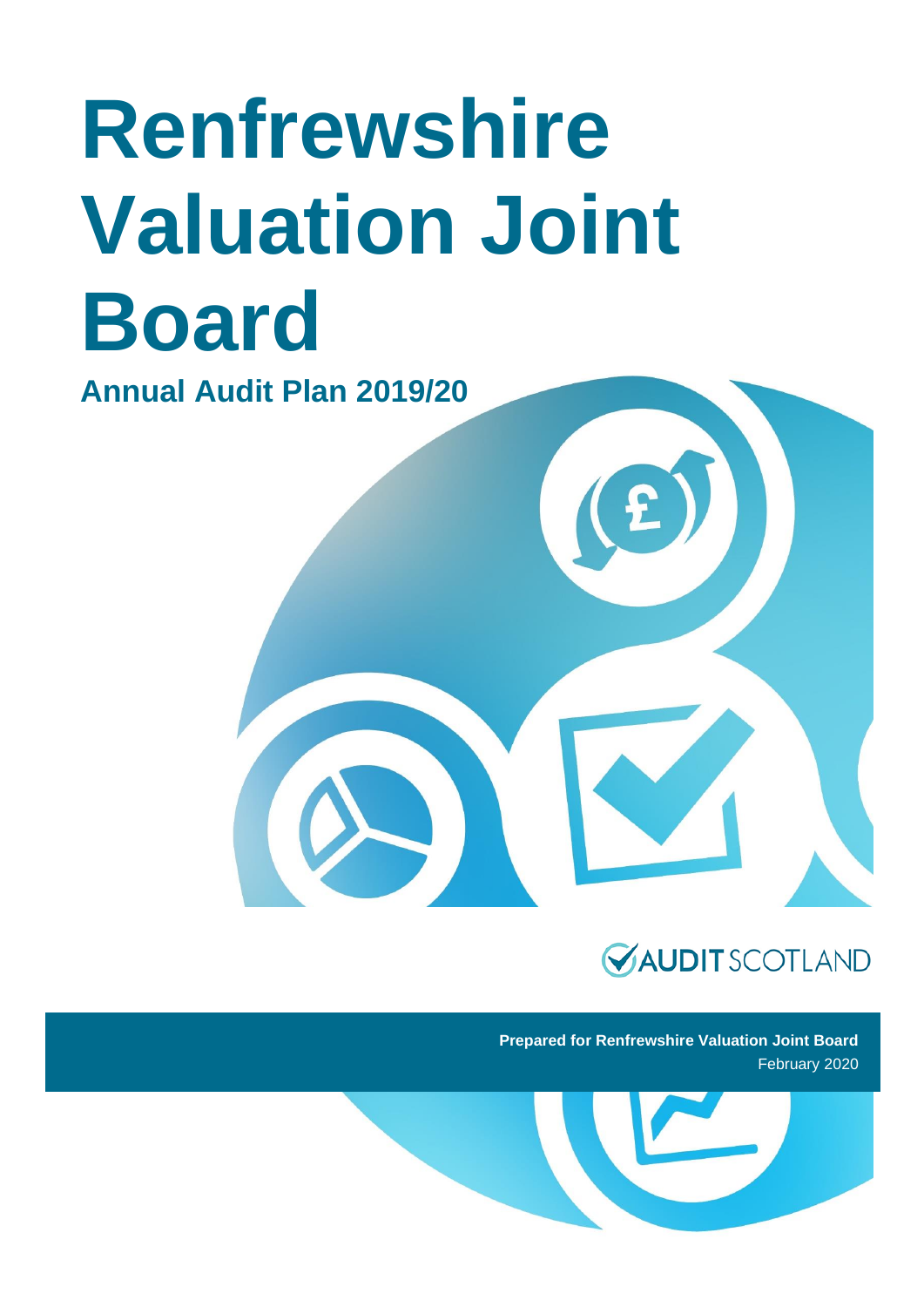### **Who we are**

The Auditor General, the Accounts Commission, and Audit Scotland work together to deliver public audit in Scotland:

- The Auditor General is an independent crown appointment, made on the recommendation of the Scottish Parliament, to audit the Scottish Government, NHS, and other bodies and report to Parliament on their financial health and performance.
- The Accounts Commission is an independent public body appointed by Scottish ministers to hold local government to account. The Controller of Audit is an independent post established by statute, with powers to report directly to the Commission on the audit of local government.
- Audit Scotland is governed by a board, consisting of the Auditor General, the chair of the Accounts Commission, a non-executive board chair, and two non-executive members appointed by the Scottish Commission for Public Audit, a commission of the Scottish Parliament.



### **About us**

Our vision is to be a world-class audit organisation that improves the use of public money.

Through our work for the Auditor General and the Accounts Commission, we provide independent assurance to the people of Scotland that public money is spent properly and provides value. We aim to achieve this by:

- carrying out relevant and timely audits of the way the public sector manages and spends money
- reporting our findings and conclusions in public
- identifying risks, making clear and relevant recommendations.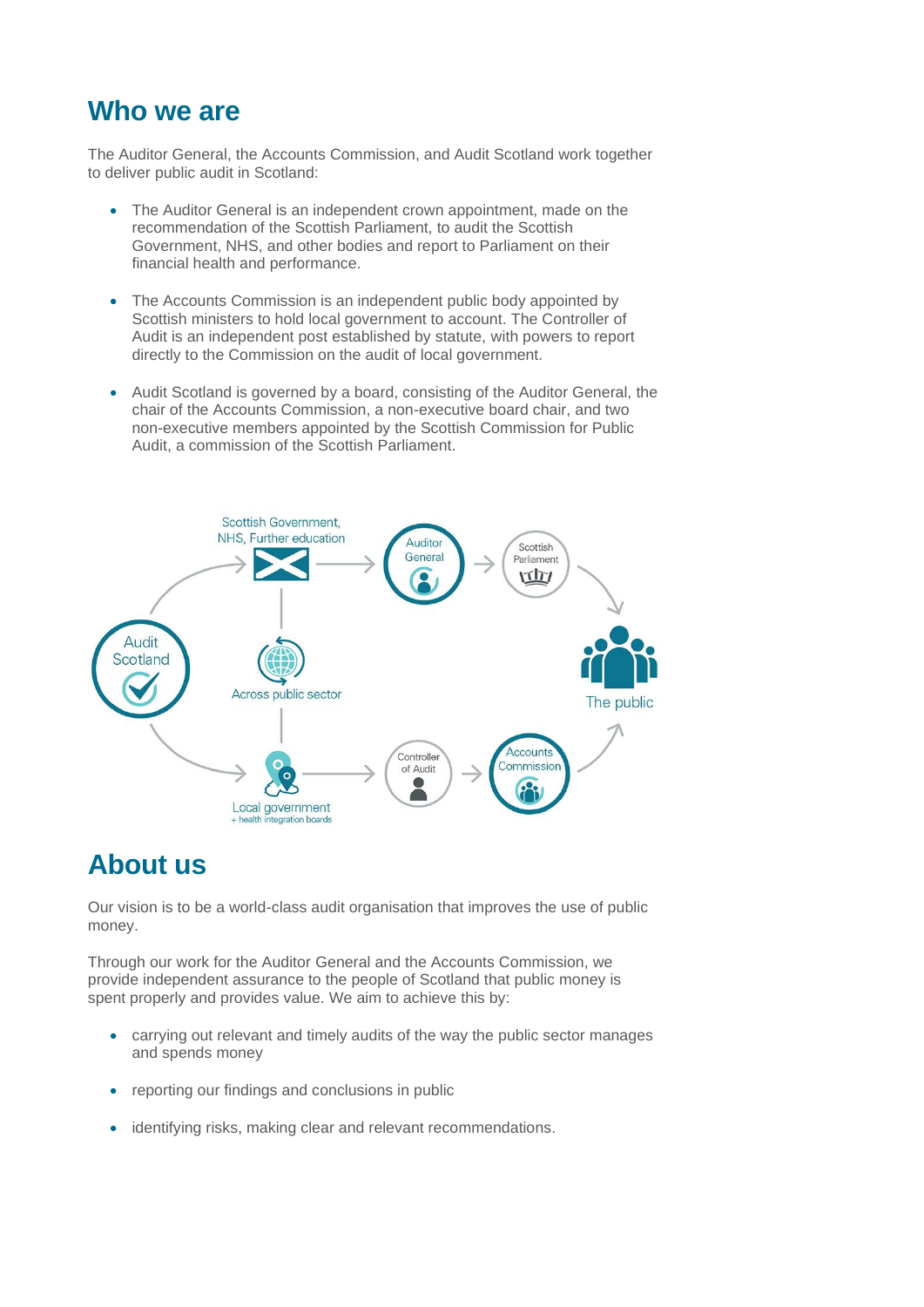## **Contents**

| Risks and planned work |  |
|------------------------|--|
| Audit scope and timing |  |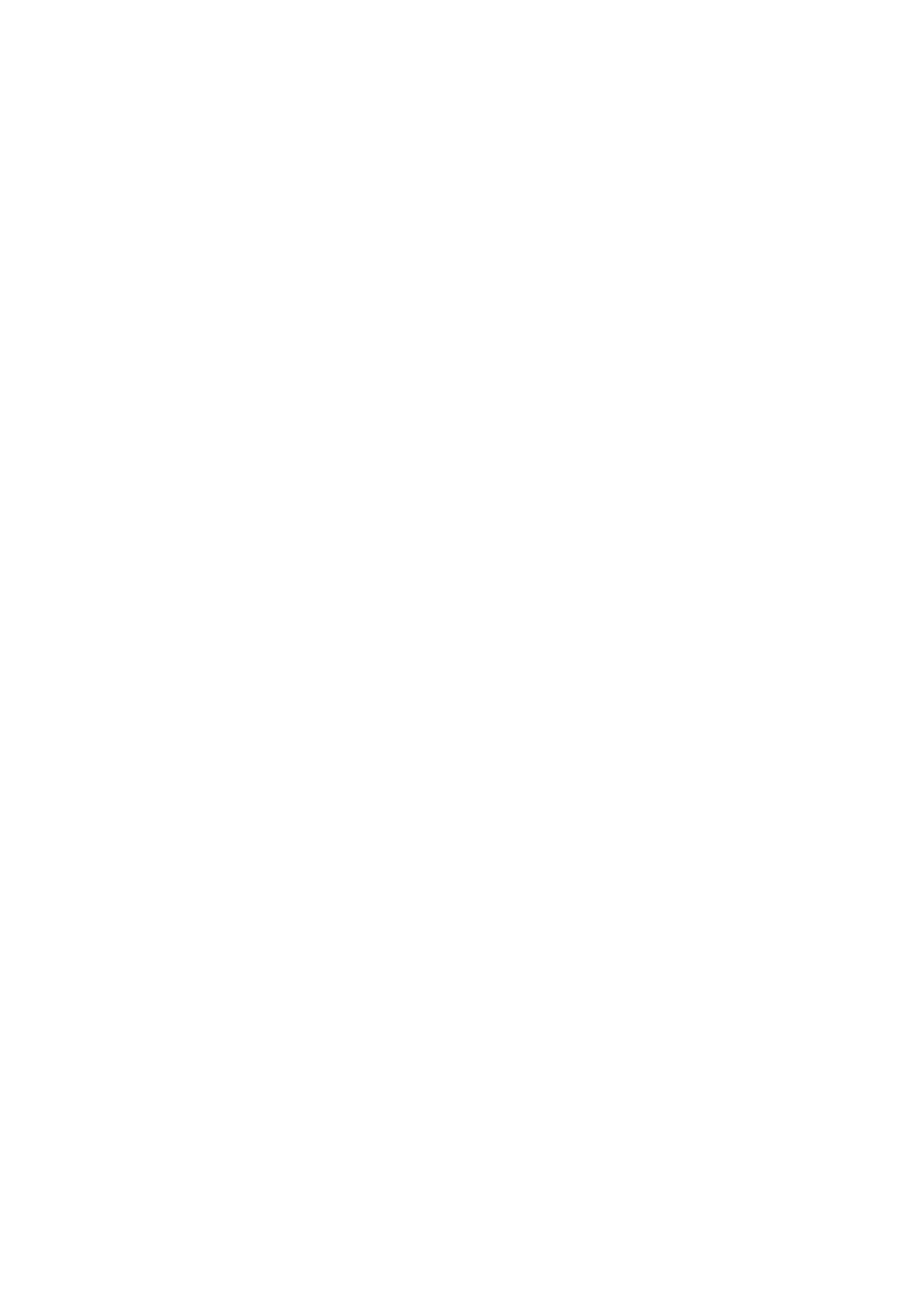## <span id="page-6-0"></span>**Risks and planned work**

**1.** This Annual Audit Plan contains an overview of the planned scope and timing of our audit which is carried out in accordance with International Standards on Auditing (ISAs), the [Code of Audit Practice,](http://www.audit-scotland.gov.uk/uploads/docs/report/2016/code_audit_practice_16.pdf) and [guidance on planning the audit.](https://www.audit-scotland.gov.uk/uploads/docs/um/pg_planning_audit_1920.pdf) This plan sets out the work necessary to allow us to provide an independent auditor's report on the financial statements and meet the wider scope requirements of public sector audit.

**2.** The wider scope of public audit contributes to assessments and conclusions on financial management, financial sustainability, governance and transparency, and value for money.

#### **Adding value**

**3.** We aim to add value to Renfrewshire Valuation Joint Board (RVJB) through our external audit work by being constructive and forward looking, by identifying areas for improvement, and by recommending and encouraging good practice. In doing this, we intend to help RVJB promote improved standards of governance, better management and decision making, and more effective use of resources.

#### **Audit risks**

<span id="page-6-1"></span>**4.** Based on our discussions with staff, attendance at board meetings, and a review of supporting information, we have identified the following significant risks for RVJB. We have categorised these risks into financial statements risks and wider dimension risks. The key audit risks, which require specific audit testing, are detailed in [Exhibit 1.](#page-6-1)

#### **Exhibit 1 2019/20 Significant audit risks**

|                                   | <b>Audit Risk</b>                                                                                                                                                                                                                                                                                                                                                                         | <b>Management's source</b><br>of assurance                                                                                     | <b>Planned audit work</b>                                                                                                                                                                                                           |
|-----------------------------------|-------------------------------------------------------------------------------------------------------------------------------------------------------------------------------------------------------------------------------------------------------------------------------------------------------------------------------------------------------------------------------------------|--------------------------------------------------------------------------------------------------------------------------------|-------------------------------------------------------------------------------------------------------------------------------------------------------------------------------------------------------------------------------------|
| <b>Financial statements risks</b> |                                                                                                                                                                                                                                                                                                                                                                                           |                                                                                                                                |                                                                                                                                                                                                                                     |
| 1                                 | <b>Risk of material misstatement</b><br>caused by management override<br>of controls<br>ISA 240 requires that audit work is<br>planned to consider the risk of fraud,<br>which is presumed to be a significant<br>risk in any audit. This includes<br>consideration of the risk of<br>management override of controls to<br>change the position disclosed in the<br>financial statements. | Owing to the nature of<br>this risk, assurances from<br>management are not<br>applicable in this<br>instance.                  | Detailed testing of journal<br>entries.<br>Review of accounting<br>estimates.<br>Focused testing of accruals<br>and prepayments.<br>Evaluation of significant<br>transactions that are outside<br>the normal course of<br>business. |
| $\overline{2}$                    | <b>Risk of material misstatement</b><br>caused by fraud over expenditure<br>Most public-sector bodies are net<br>expenditure bodies and therefore the<br>risk of fraud is more likely to occur in                                                                                                                                                                                         | Expenditure is closely<br>monitored and discussed<br>at budget monitoring<br>meetings. Significant<br>differences from actuals | Analytical procedures on<br>expenditure streams.<br>Detailed testing of<br>expenditure transactions<br>focusing on whether                                                                                                          |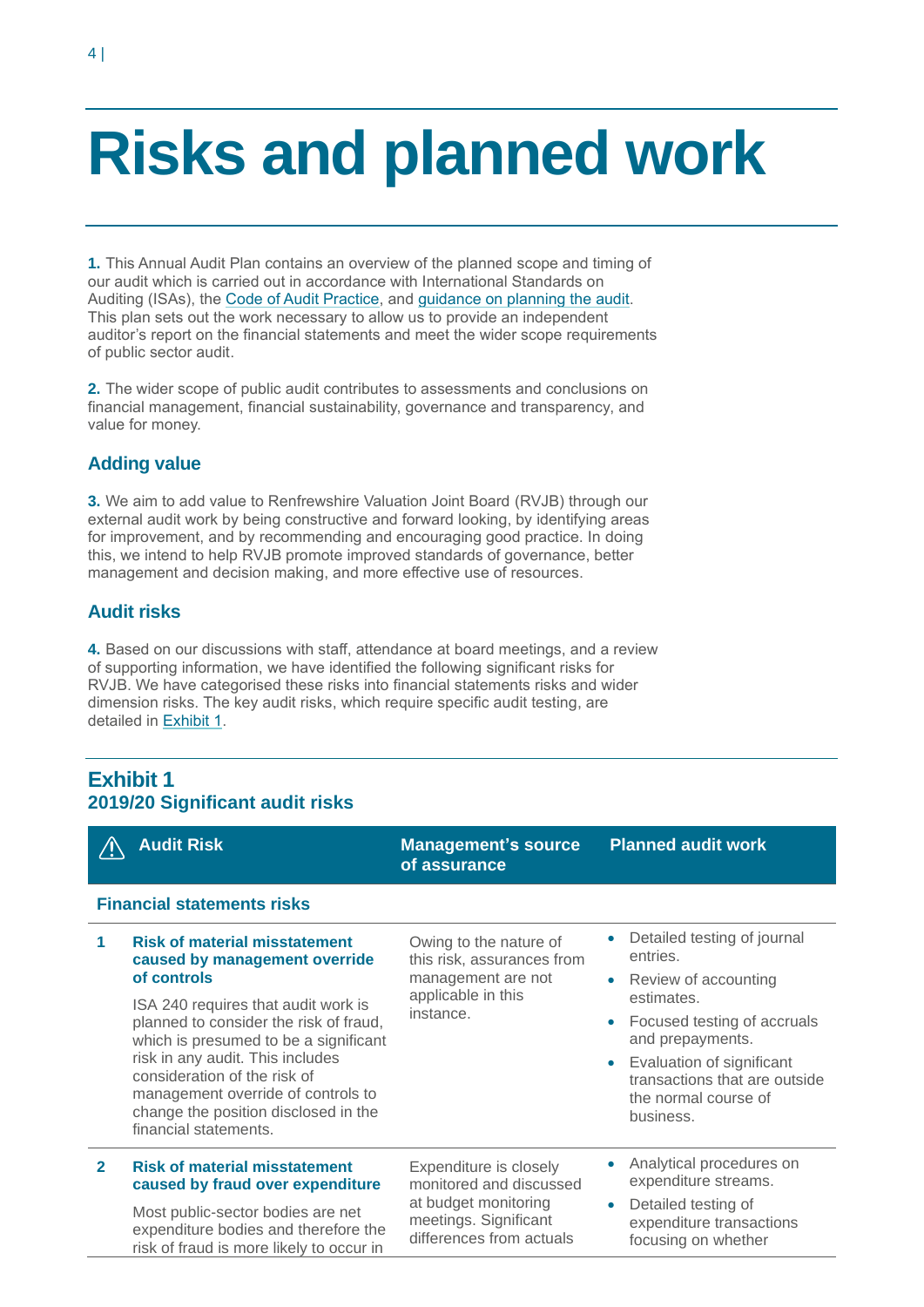|   | <b>Audit Risk</b>                                                                                                                                                                                                                                                                                                                                                                                                                                                                                                                                                          | <b>Management's source</b><br>of assurance                                                                                                                                                                                                                                                                                                                                                     | <b>Planned audit work</b>                                                                                          |
|---|----------------------------------------------------------------------------------------------------------------------------------------------------------------------------------------------------------------------------------------------------------------------------------------------------------------------------------------------------------------------------------------------------------------------------------------------------------------------------------------------------------------------------------------------------------------------------|------------------------------------------------------------------------------------------------------------------------------------------------------------------------------------------------------------------------------------------------------------------------------------------------------------------------------------------------------------------------------------------------|--------------------------------------------------------------------------------------------------------------------|
|   | expenditure. There is a risk that<br>expenditure may be materially<br>misstated in the financial statements.                                                                                                                                                                                                                                                                                                                                                                                                                                                               | compared to projected<br>expenditure are<br>investigated.                                                                                                                                                                                                                                                                                                                                      | expenditure is processed in<br>the correct accounting year.                                                        |
|   | RVJB incurs expenditure on a range<br>of activities. The extent and<br>complexity of expenditure means that<br>there is an inherent risk of fraudulent<br>or erroneous reporting of expenditure<br>to achieve a desired financial<br>position.                                                                                                                                                                                                                                                                                                                             |                                                                                                                                                                                                                                                                                                                                                                                                |                                                                                                                    |
| 3 | <b>Risk of material misstatement</b><br>caused by accounting for<br>pensions                                                                                                                                                                                                                                                                                                                                                                                                                                                                                               | Any significant estimates<br>and judgements are<br>clearly explained in the<br>Notes to the Accounts.<br>Where these are required,<br>they are based on the<br>best information available<br>at the time of the estimate<br>and on both a<br>professional and a<br>prudent approach, either<br>by Renfrewshire Council<br>staff, or appointed<br>experts, such as the<br>Pension Fund Actuary. | Completion of 'review of the<br>$\bullet$<br>work of Management's<br>expert' for the pension fund                  |
|   | RVJB recognised a net liability of<br>£3.083 million relating to its share of<br>Strathclyde Pension Fund at 31<br>March 2019. There is a significant<br>degree of subjectivity in the<br>measurement and valuation of the<br>pension fund liability. The valuation is<br>based on specialist assumptions and<br>estimates, and changes can result in<br>material changes to the valuation.                                                                                                                                                                                |                                                                                                                                                                                                                                                                                                                                                                                                | actuary.<br>Review of the estimates<br>used, and assumptions<br>made in calculating the<br>pension fund liability. |
|   | Additionally, successful legal action<br>was brought against the UK<br>government in relation to pension<br>schemes for judges and firefighters in<br>2018/19, on the grounds of age<br>discrimination. The judgements for<br>these pension schemes will impact<br>on Strathclyde Pension Fund as it<br>had similar arrangements in place.<br>Uncertainty remains over the remedy<br>for the legal judgements. The<br>expected impact of the legal<br>judgements, or remedy if agreed, will<br>need to be reflected in the pension<br>fund liability valuation in 2019/20. |                                                                                                                                                                                                                                                                                                                                                                                                |                                                                                                                    |
|   | <b>Wider dimension disks</b>                                                                                                                                                                                                                                                                                                                                                                                                                                                                                                                                               |                                                                                                                                                                                                                                                                                                                                                                                                |                                                                                                                    |
| 4 | <b>Financial sustainability</b><br>The 2019/20 Revenue Estimates                                                                                                                                                                                                                                                                                                                                                                                                                                                                                                           | <b>RVJB Management work</b><br>closely with the Treasurer<br>$h \circ D \circ \circ \circ d$ to identify                                                                                                                                                                                                                                                                                       | Review of budget monitoring<br>reports and future Revenue<br>Estimates and discussions                             |

highlight increasing costs in the medium-term, putting pressures on available resources. Funding from the Cabinet Office for Individual Electoral Registration (IER) will cease in 2020/21 and RVJB will need to meet the costs associated with IER from its core budget. RVJB has also experienced difficulties in recruiting and retaining professionally qualified staff to assist in the delivery of the new duties on Assessor's following the Barclay review of non-domestic rates. This

to the Board to identify any issues in both the short, medium and long term to ensure appropriate measures are taken to address these matters.

Monthly meetings are held to confirm the current financial status and highlight any areas of concern which, if required, the Treasurer and Assessor & ERO will

- Estimates and discussions with management on RVJB's medium-term financial position.
- Conclude on financial position and financial sustainability within the Annual Audit Report.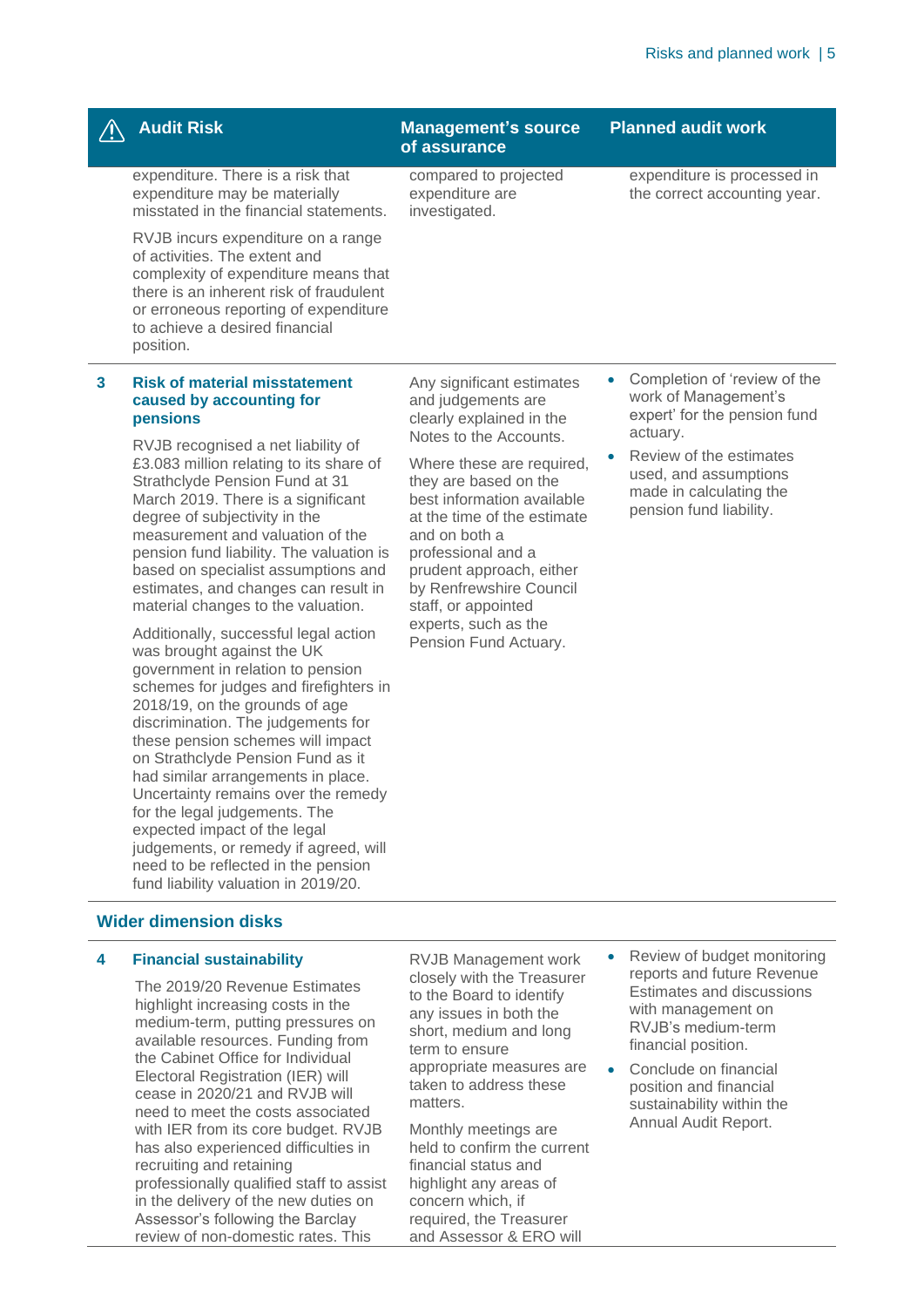issue will need to b**e** closely monitored going forward.

There is also uncertainty around funding for implementing the recommendations of the Barclay review. Funding has been announced by the Scottish Government. Local authorities will also be allocated funding for the Barclay review with the expectation that this will be passed on to valuation joint boards. The arrangements for the passing through of this funding have yet to be agreed between RVJB and its member authorities.

Due to the pressures above, it is likely savings will be required over the medium-term to achieve a breakeven position and maintain reserves at an appropriate level.

#### **Audit Risk Management's source of assurance**

take on board at their regular meetings throughout the year.

If funding from the Scottish Government is passed through to the Board, this should ensure any extra costs incurred in delivering Barclay will be met through this funding. With canvas reform due to happen this summer, there are expected savings to be realised going forward over the next few years which in turn will help the Board deliver within budget.

Source: Audit Scotland

**5.** As set out in ISA 240, there is a presumed risk of fraud in the recognition of income. There is a risk that income may be misstated resulting in a material misstatement in the financial statements. For RVJB, we have rebutted the risk of material misstatement caused by fraud in income recognition in 2019/20. This risk has been rebutted due to the nature of RVJB's income. The majority of income is in the form of requisitions from member authorities or funding from the Cabinet Office for IER. There is limited scope to manipulate these in the financial statements as the requisitions are set on approval of the Revenue Estimates and IER funding is agreed with the Cabinet Office. The remainder of income is generated from services provided by RVJB and is not material.

#### **Reporting arrangements**

**6.** Audit reporting is the visible output for the annual audit. All Annual Audit Plans and the outputs as detailed in [Exhibit 2,](#page-9-0) and any other outputs on matters of public interest will be published on our website: [www.audit-scotland.gov.uk.](http://www.audit-scotland.gov.uk/)

**7.** Matters arising from our audit will be reported on a timely basis and will include agreed action plans. Draft reports will be issued to the relevant officer(s) to confirm factual accuracy.

**8.** We will provide an independent auditor's report to the Joint Board and Accounts Commission setting out our opinions on the annual accounts. We will provide the Joint Board and Accounts Commission with an Annual Audit Report on the audit containing observations and recommendations on significant matters which have arisen during the audit.

#### **Planned audit work**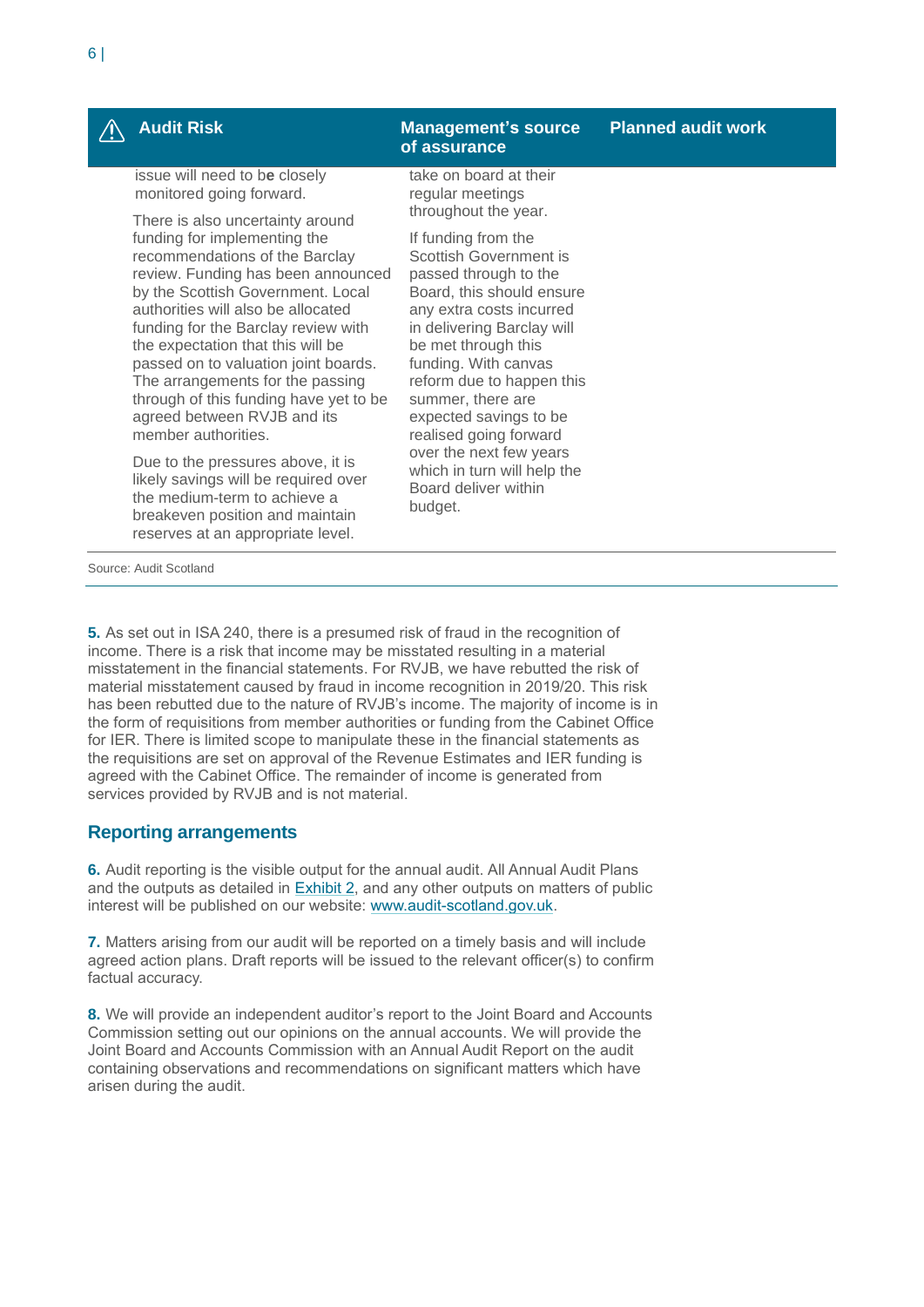#### <span id="page-9-0"></span>**Exhibit 2 2019/20 Audit outputs**

| <b>Audit Output</b>          | <b>Target date</b> | <b>Board Date</b> |
|------------------------------|--------------------|-------------------|
| Annual Audit Plan            | 14 February 2020   | 28 February 2020  |
| <b>Annual Audit Report</b>   | 4 September 2020   | 18 September 2020 |
| Independent Auditor's Report | 4 September 2020   | 18 September 2020 |
| Source: Audit Scotland       |                    |                   |

#### **Audit fee**

**9.** The proposed audit fee for the 2019/20 audit of RVJB is £7,450 (2018/19: £7,280). In determining the audit fee, we have taken account of the risk exposure of RVJB, the planned management assurances in place, and the level of reliance we plan to take from the work of internal audit. Our audit approach assumes receipt of the unaudited annual accounts, with a complete working papers package, on 1 June 2020.

**10.** Where our audit cannot proceed as planned through, for example, late receipt of unaudited financial statements or being unable to take planned reliance from the work of internal audit, a supplementary fee may be levied. An additional fee may also be required in relation to any work or other significant exercises out with our planned audit activity.

#### **Responsibilities**

#### Joint Board and Treasurer

**11.** Audited bodies have the primary responsibility for ensuring the proper financial stewardship of public funds, compliance with relevant legislation, and establishing effective arrangements for governance, propriety, and regularity that enable them to successfully deliver their objectives.

**12.** The audit of the financial statements does not relieve management or the Joint Board, as those charged with governance, of their responsibilities.

#### Appointed auditor

**13.** Our responsibilities as independent auditors are established by the Local Government (Scotland) Act 1973 and the Code of Audit Practice (including supplementary guidance) and guided by the Financial Reporting Council's Ethical Standard.

**14.** Auditors in the public sector give an independent opinion on the financial statements and other information within the financial statements. We also review and report on the arrangements within RVJB to manage its performance and use of resources. In doing this, we aim to support improvement and accountability.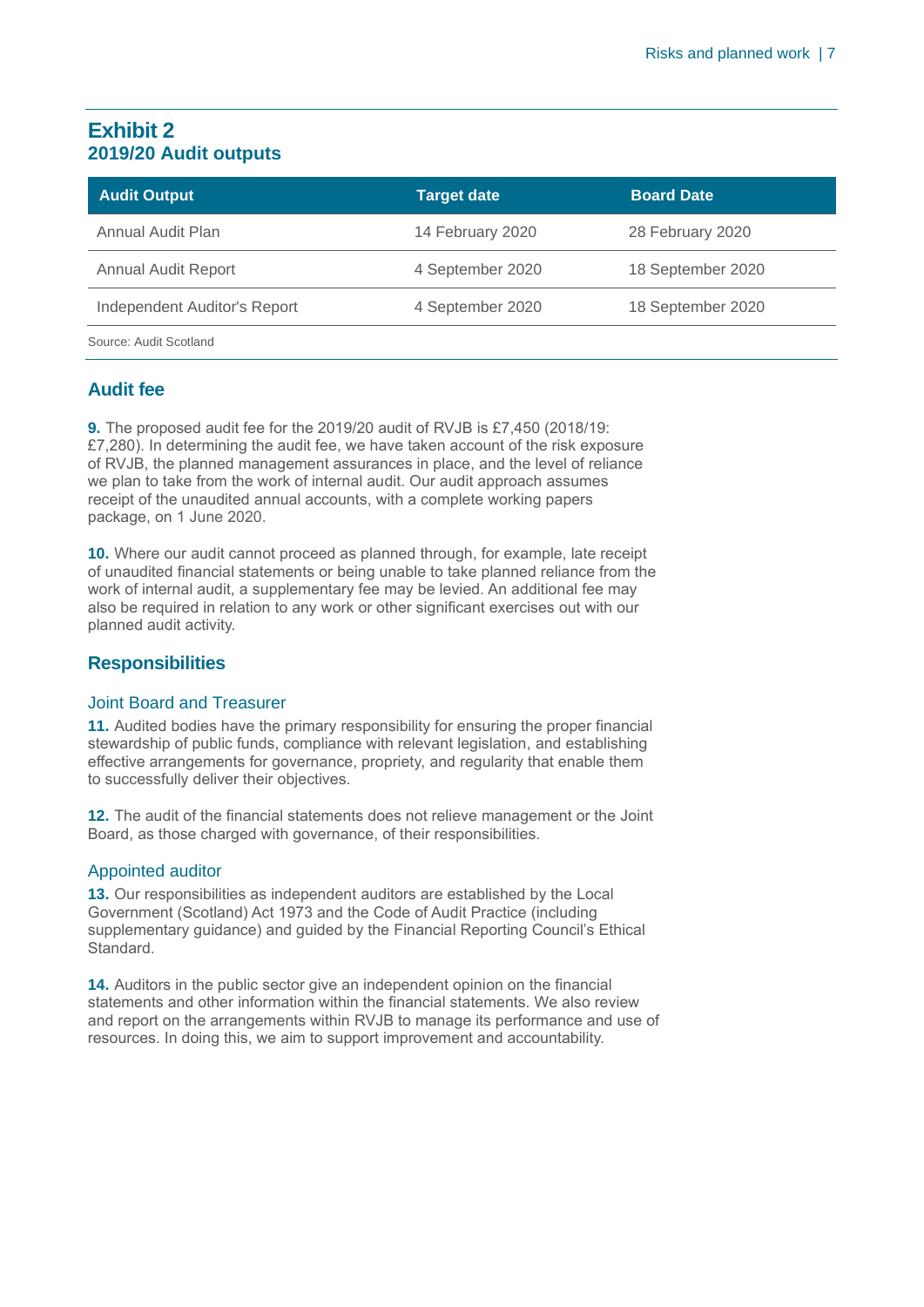## <span id="page-10-0"></span>**Audit scope and timing**

#### **Financial Statements**

**15.** The annual accounts, which include the financial statements, will be the foundation and source for most of the audit work necessary to support our judgements and conclusions. We also consider the wider environment and challenges facing the public sector. Our audit approach includes:

- understanding the business of RVJB and the associated risks which could impact on the financial statements
- assessing the key systems of internal control, and establishing how weaknesses in these systems could impact on the financial statements
- identifying major transaction streams, balances and areas of estimation and understanding how RVJB will include these in the financial statements
- assessing the risks of material misstatement in the financial statements
- determining the nature, timing, and extent of audit procedures necessary to provide us with sufficient audit evidence as to whether the financial statements are free of material misstatement.
- **16.** We will give an opinion on whether the financial statements:
	- give a true and fair view in accordance with applicable law and the 2019/20 Code of the state of the state of affairs of the body as at 31 March 2020 and of its income and expenditure for the year then ended;
	- have been properly prepared in accordance with IFRSs as adopted by the European Union, as interpreted and adapted by the 2019/20 Code; and
	- have been prepared in accordance with the requirements of the Local Government (Scotland) Act 1973, The Local Authority Accounts (Scotland) Regulations 2014, and the Local Government in Scotland Act 2003.

#### **Other information in the annual accounts**

**17.** We also review and report on other information published within the annual accounts including the Management Commentary, Governance Statement, and the Remuneration Report. We give an opinion on whether these have been compiled in accordance with the appropriate regulations and frameworks in our independent auditor's report.

**18.** We also read and consider any information in the annual accounts other than the financial statements and audited part of the Remuneration Report and report on any uncorrected material misstatements.

#### **Materiality**

**19.** We apply the concept of materiality in planning and performing the audit. It is used in evaluating the effect of identified misstatements on the audit, and of any uncorrected misstatements, on the financial statements and in forming our opinions in the independent auditor's report.

**20.** The calculated materiality values for RVJB are set out i[n Exhibit 3.](#page-11-0)

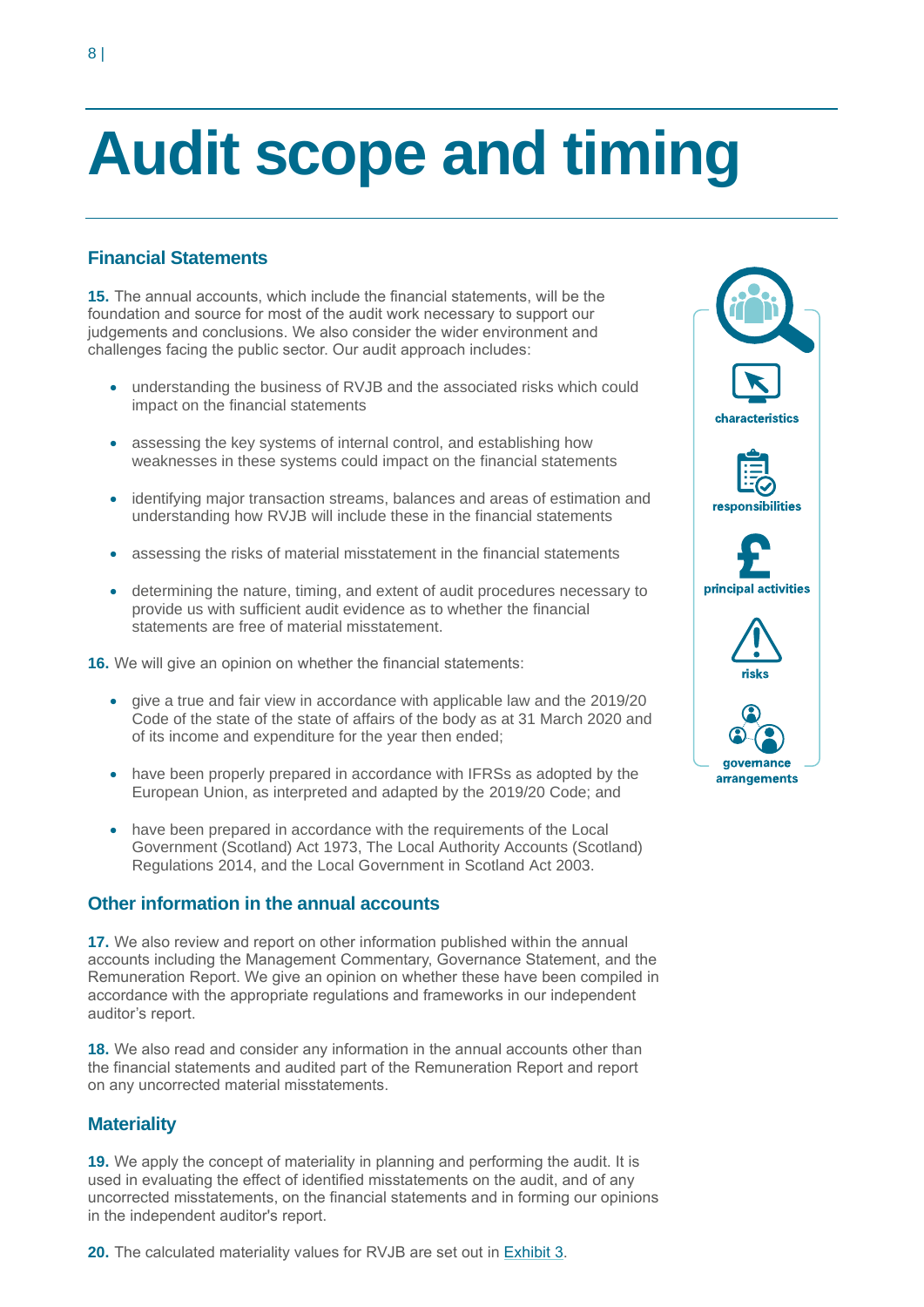#### <span id="page-11-0"></span>**Exhibit 3 Materiality values**

| <b>Materiality</b>                                                                                                                                                                                                                                                                                                                                                           | <b>Amount</b> |
|------------------------------------------------------------------------------------------------------------------------------------------------------------------------------------------------------------------------------------------------------------------------------------------------------------------------------------------------------------------------------|---------------|
| <b>Planning materiality – This is the figure we calculate to assess the overall impact of</b><br>audit adjustments on the financial statements. It has been set at 1% of gross<br>expenditure for the year ended 31 March 2019 based on the 2018/19 audited annual<br>accounts.                                                                                              | £29,000       |
| <b>Performance materiality – This acts as a trigger point. If the aggregate of errors</b><br>identified during the financial statements audit exceeds performance materiality, this<br>would indicate that further audit procedures should be considered. Using our<br>professional judgement, we have calculated performance materiality at 75% of planning<br>materiality. | £22.000       |
| <b>Reporting threshold (i.e., clearly trivial)</b> – We are required to report to those charged<br>with governance on all unadjusted misstatements more than the 'reporting threshold'<br>amount. This has been calculated at 5% of planning materiality.                                                                                                                    | £1,000        |
| Source: Audit Scotland                                                                                                                                                                                                                                                                                                                                                       |               |

#### **Timetable**

**21.** To support the efficient use of resources it is critical that the annual accounts timetable is agreed with us to produce the unaudited accounts. We have included an agreed timetable at [Exhibit 4.](#page-11-1)

#### <span id="page-11-1"></span>**Exhibit 4 Annual accounts timetable**

| <b>Key stage</b>                                                                            | Date              |
|---------------------------------------------------------------------------------------------|-------------------|
| Consideration of unaudited annual accounts by those charged with governance                 | 29 May 2020       |
| Latest submission date of unaudited annual accounts with complete working papers<br>package | 1 June 2020       |
| Latest date for final clearance meeting with Treasurer or finance officer                   | 28 August 2020    |
| Issue of Letter of Representation and proposed independent auditor's report                 | 18 September 2020 |
| Agreement of audited unsigned annual accounts                                               | 18 September 2020 |
| Issue of Annual Audit Report to those charged with governance                               | 18 September 2020 |
| Independent auditor's report signed                                                         | 23 September 2020 |

#### **Internal audit**

**22.** Internal audit is provided by the internal function at Renfrewshire Council. As part of our planning process, we carry out an annual assessment of the internal audit function to ensure that it operates in accordance with Public Sector Internal Audit Standards (PSIAS). This has been carried out by the Renfrewshire Council audit team and concluded that the internal audit function at Renfrewshire Council complies with PSIAS and that appropriate documentation standards and reporting procedures are in place.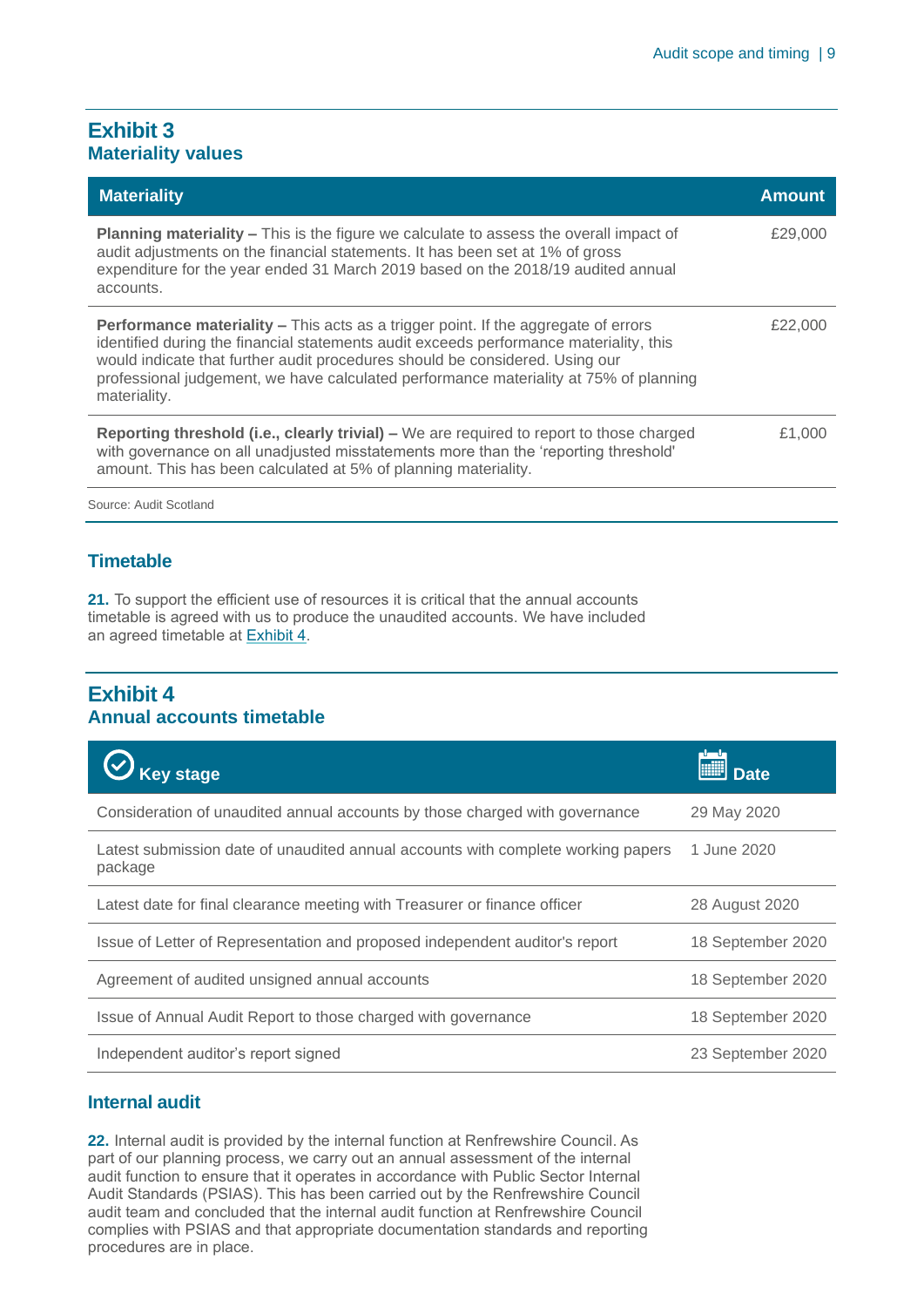#### Using the work of internal audit

**23.** Auditing standards require internal and external auditors to work closely together to make best use of available audit resources. We seek to use the work of internal audit wherever possible to avoid duplication. We do not plan to use the work of internal audit for our financial statements audit work. However, we have considered the findings of the work of internal audit as part of our planning process.

#### **Audit dimensions**

**24.** Our standard audits are based on four audit dimensions that frame the wider scope of public sector audit requirements. These are: financial sustainability, financial management, governance and transparency, and value for money.

**25.** The Code of Audit Practice includes provisions relating to the audit of small bodies. Where the application of the full wider audit scope is judged by auditors not to be appropriate to an audited body then the annual audit work can focus on the appropriateness of the disclosures in the Governance Statement and the financial sustainability of the body and its services. In the light of the nature of operations and arrangements for processing transactions, we plan to apply the small body provisions of the Code of Audit Practice to the 2019/20 audit of RVJB.

#### **Financial sustainability**

**26.** As auditors, we consider the appropriateness of the use of the going concern basis of accounting as part of the annual audit. We will also comment on financial sustainability in the longer term. We define this as medium-term (two to five years) and longer-term (longer than five years) sustainability. We will carry out work and conclude on:

- the effectiveness of financial planning in identifying and addressing risks to financial sustainability in the short, medium and long term
- the appropriateness and effectiveness of arrangements in place to address any identified funding gaps
- whether RVJB can demonstrate the affordability and effectiveness of funding and investment decisions it has made.

#### **Governance and transparency**

**27.** Governance and transparency is concerned with the effectiveness of scrutiny and governance arrangements, leadership and decision making and transparent reporting of financial and performance information. We will review, conclude and report on the appropriateness of disclosures in the Governance Statement.

#### **Independence and objectivity**

**28.** Auditors appointed by the Accounts Commission or Auditor General must comply with the Code of Audit Practice and relevant supporting guidance. When auditing the financial statements, auditors must also comply with professional standards issued by the Financial Reporting Council and those of the professional accountancy bodies. These standards impose stringent rules to ensure the independence and objectivity of auditors. Audit Scotland has robust arrangements in place to ensure compliance with these standards including an annual "fit and proper" declaration for all members of staff. The arrangements are overseen by the Director of Audit Services, who serves as Audit Scotland's Ethics Partner.

**29.** The engagement lead (i.e. appointed auditor) for RVJB is Mark Ferris, Senior Audit Manager. Auditing and ethical standards require the engagement lead to communicate any relationships that may affect the independence and objectivity of audit staff. We are not aware of any such relationships pertaining to the audit of RV.IB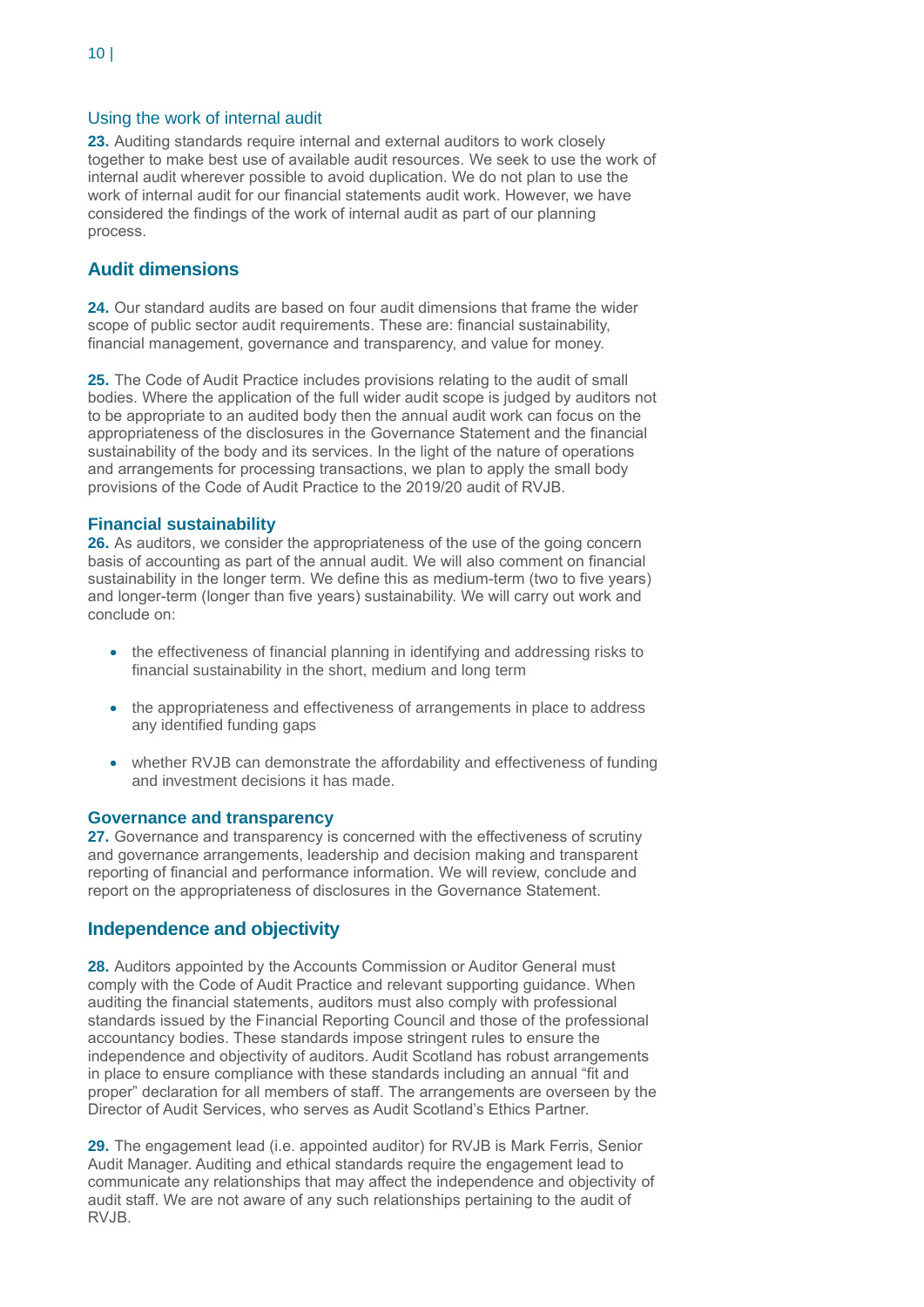#### **Quality control**

**30.** International Standard on Quality Control (UK and Ireland) 1 (ISQC1) requires that a system of quality control is established, as part of financial audit procedures, to provide reasonable assurance that professional standards and regulatory and legal requirements are being complied with and that the independent auditor's report or opinion is appropriate in the circumstances.

**31.** The foundation of our quality framework is our Audit Guide, which incorporates the application of professional auditing, quality and ethical standards and the Code of Audit Practice (and supporting guidance) issued by Audit Scotland and approved by the Auditor General for Scotland. To ensure that we achieve the required quality standards, Audit Scotland conducts peer reviews and internal quality reviews. Additionally, the Institute of Chartered Accountants of Scotland (ICAS) have been commissioned to carry out external quality reviews.

**32.** As part of our commitment to quality and continuous improvement, Audit Scotland will periodically seek your views on the quality of our service provision. We welcome feedback at any time and this may be directed to the engagement lead.